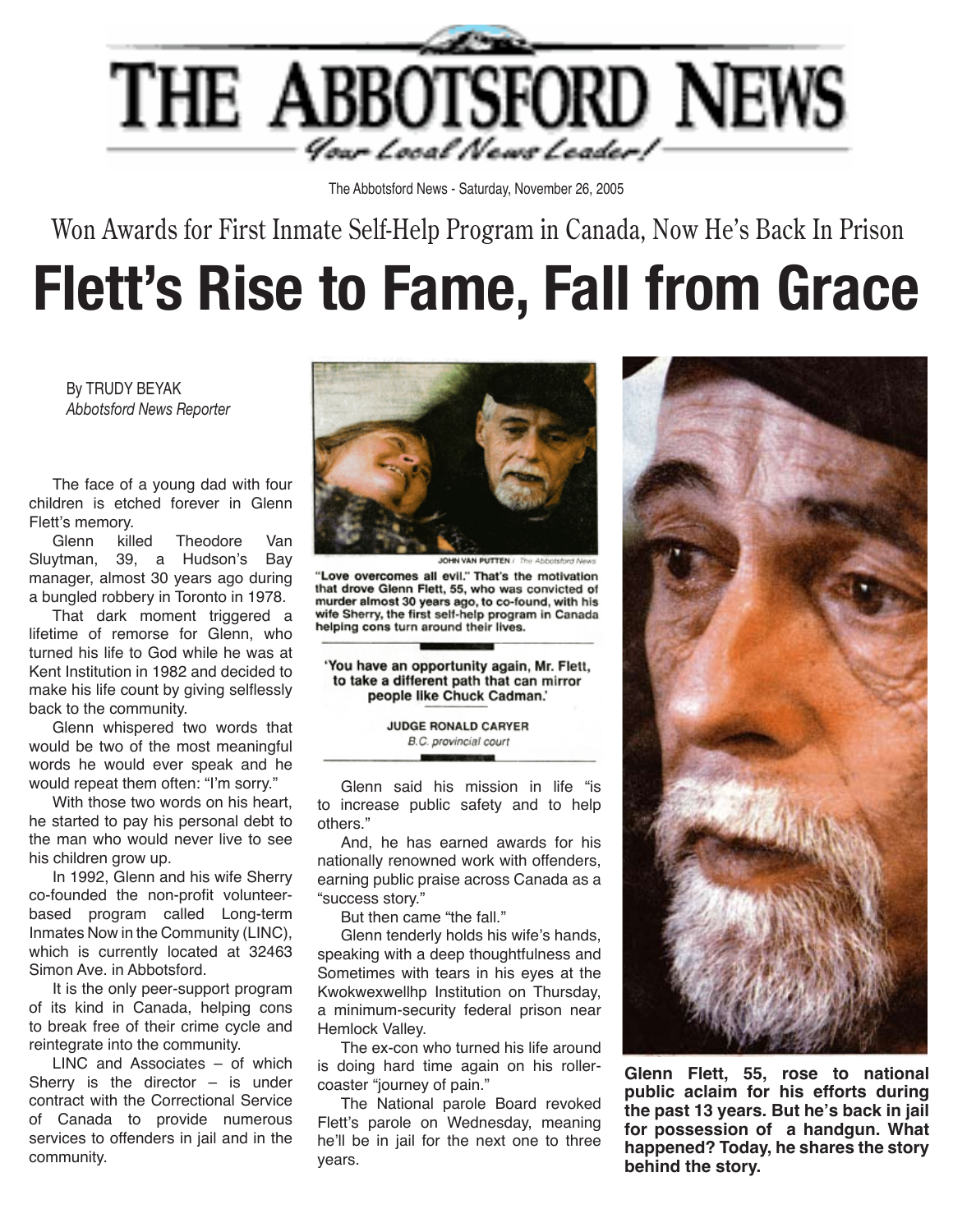

 It's a huge blow to him and his wife, but they're not angry.

 Glenn knows he did wrong.

 He explained what led to his conviction for possession of a loaded handgun.

 Glenn is quiet-spoken and he wins the hearts of almost everyone who meets him.

 In fact, he counts as friends such highly esteemed people in the justice system as Brenda Marshall, retired Kent Institution warden, and Sgt. Matt Logan, a renowned RCMP psychologist.

 Glenn is "an outstanding man" according to all who know him well, said Darryl Plecas, head of the criminology department at University College of the Fraser Valley.

 What caused him to fall from grace?

 Even though Glenn was free on the outside, he was actually still doing hard time, he said, working long hours every week "on the front lines" trying to help hard-core offenders in the unnerving and sometimes brutal atmosphere of Kent Institution.

 Tensions surrounded Glenn in prison like a noose tightening around a neck.

 And a few violent, blood-curdling incidents led to burnout, he said.

 About two years ago, Glenn helped an inmate, Darrell Shanoss, who was in the segregation unit, to move back into the general population.

 When a riot broke out at the maximum-security prison, Shanoss, 39, was vicously murdered and his eyes ripped out.

 "That was very traumatic for me," he said, noting that he was involved in negotiations to try to restore calmness at the prison.

 There was more anguish in store for him.

 He assisted another inmate to get a transfer to Saskatchewan Penitentiary and this offender, Amie Simard, was also murdered, possibly by gang-members.

Glenn said his self-confidence was shaken to his inner soul and he went back smoking pot to ease his anxieties.

 But he has a good heart and he pushed on with his work.

 When a convicted murderer named

Eric Fish wanted to get on parole in the worst way, he convinced Glenn he was ready.

Sherry testified on Fish's behalf and the parole board released him to a halfway house in Vernon.

 About a month later, Fish invaded the home of a senior couple and killed a 74 year-old-man, Bill Abramenko, in cold blood in front of his elderly wife.

 That family's tragedy broke the hearts of Sherry and Glenn – especially Glenn, who had a close and respected friend die in a similar type of crime.

 He was crushed.

The conflict and contrast between Glenn's typical civilian life with his adoring wife and gorgeous daughter and then working with brazen criminals – many of whom didn't appreciate all of his sacrificial efforts to help them – hit Glen like a brick one day.

 It was nothing but it was everything.

 "My daughter Victoria (8) hugged me around my legs one Saturday and begged me to go for a walk to the park with her," Glenn said.

 But he turned aside her pleading because his regular practice was to go to the seg unit at Kent on Saturdays, he said.

 And so he went. Miserable, Stressed to the max. And Fish happened to be there this particular day.

 Glenn was feeling intense pressure and had a blow-up at the institution that sent him into a tailspin.

 He was fried mentally and snapped.

 A psychiatrist ordered him to take time off work and he started on antidepressants.

 After several months, Glenn felt guilty about not working and started right back where he ended – at Kent Institution helping mixed-up cons.

 Additional fears cascaded into his life.

 Glenn was subpoenaed to testify at Fish's trial, resulting in some veiled gangland threats, creating deep paranoia and anguish for him.

 To top of all these events, one of Glenn's closest friends, Eddy Ramsay, was struck by a train at Lake Errock and died in March.

 When Flett went to sort Eddy's belongings, he found a 9 mm handgun. He pocketed the firearm.

 That was one mistake that would trip him up.

 Some time later, on April 12, he testified at Fish's gruelling trial in Vernon, where he was cross-examined for more than six sweat-inducing hours. Afterward, Glenn was a ball of tension and popped a few too many prescription meds and smoked pot to steady his nerves and started driving home to Mission.

 He weaved allover the Coquihalla Connector towards Merritt and police pulled him over, charging him with five offenses, including possession of a handgun without a license.

 The lifer was back in the slammer.

 When Judge Ronald Caryer sentenced Glenn to one year, he noted the unique character of the man in front of him.

 The Judge said Flett was an outstanding man with "a tremendous strength of character" who had paid back to the community far more than the majority of people in society will ever do in a lifetime.

 In fact, Glenn gave too much, essentially burning himself out, the judge noted.

 Caryer kindly suggested that Glenn forgive himself and move beyond the guilt of the murder he had committed three decades ago that was driving him so hard to help others.

The judge compared Glenn's unselfish life to Chuck Cadman.

When Cadman's son was murdered. he "could have sunk into an abyss, but he didn't," said the judge to Glenn.

 Instead, Cadman advocated for victims' rights and he sought to change the legislation, Caryer said.

"He was a very, very fine man...You have an opportunity, again, Mr. Flett, to take a different path that can mirror people like Chuck Cadman. You have already done that. You can do it on a different path."

 Glenn said the judge's word really